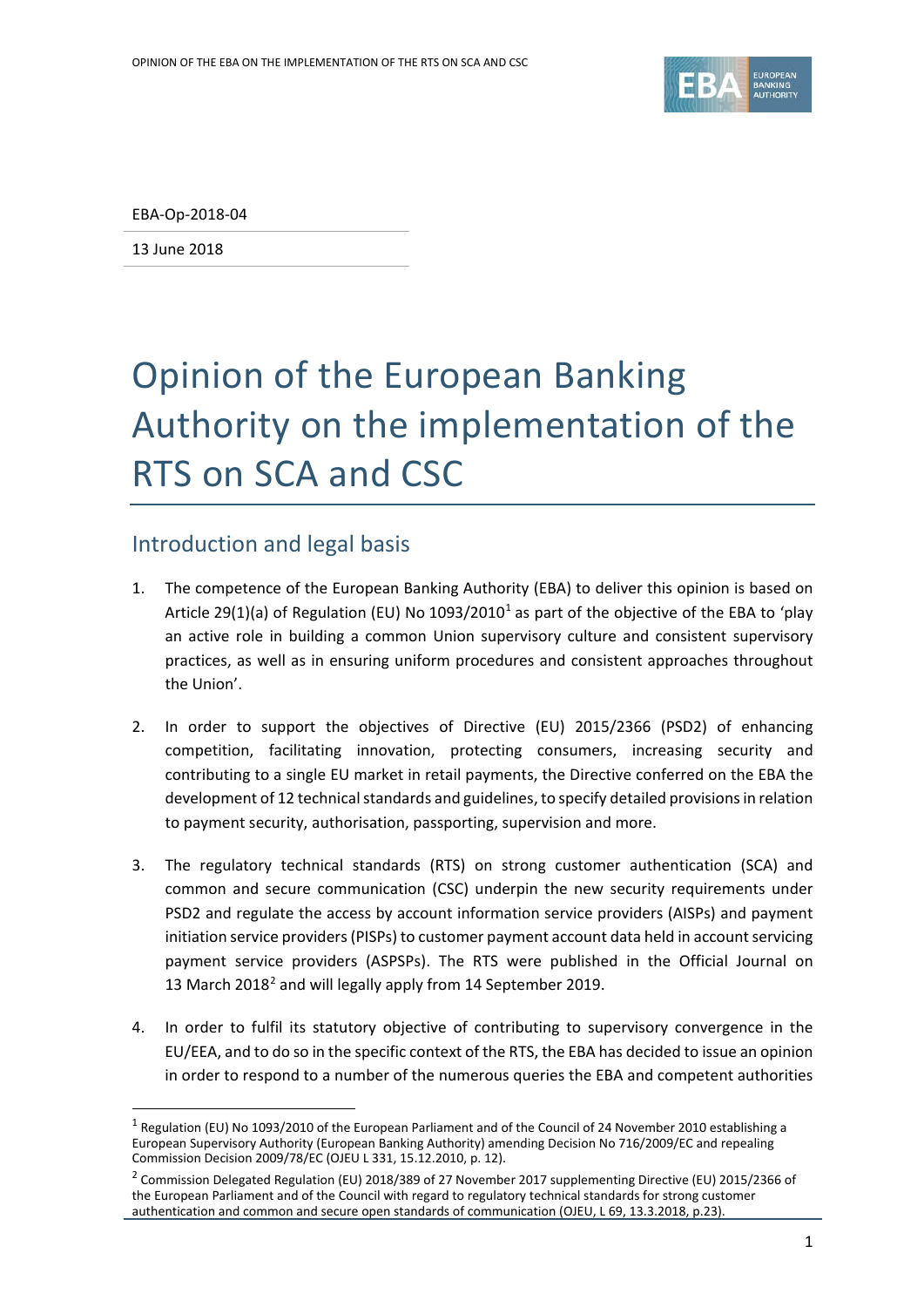

(CAs) have received from market participants and aims to provide clarity on the implementation of certain aspects of the RTS that were published. The opinion is addressed to CAs but, given the supervisory expectations it is conveying, should prove useful also for payment service providers (PSPs), payment schemes, technical service providers and industry initiatives, such as the application programming interface (API) initiatives that have recently been emerging across the EU to support the implementation of the RTS.

- 5. The opinion contains both general and specific comments to CAs in relation to the RTS on SCA and CSC. It focuses in particular on those queriesfor which clarity is required sooner, to enable industry players to continue in their preparations and to facilitate early readiness to comply with the RTS, which the EBA had already encouraged in its opinion on the transition from PSD1 to PSD2 in December 2017 (EBA/OP/2017/16).
- 6. Following the publication of this opinion, and of the separate Draft Guidelines on the criteria to assess exemptions from contingency measures under Article 33(6) of the RTS on SCA and CSC (EBA/CP/2018/09), the EBA will continue to provide clarifications, but aims to do so primarily through the use of the EBA's Single Rulebook question and answer (Q&A) tool, which will be extended to PSD2 by the end of June 2018, including the technical standards developed by the  $EBA<sup>3</sup>$  $EBA<sup>3</sup>$  $EBA<sup>3</sup>$ .
- 7. In accordance with Article 1[4](#page-1-1)(5) of the Rules of Procedure of the Board of Supervisors<sup>4</sup>, the Board of Supervisors has adopted this opinion, which is addressed to competent authorities.

# General comments

- 8. In order for PSPs to be in a position to comply with the RTS on SCA and CSC by 14 September 2019, and to meet all preceding deadlines imposed by the RTS, industry participants will now need to develop or amend the necessary systems, hardware and software, including, in the case of ASPSPs, building interfaces and infrastructures. Clarity on the interpretation of the RTS requirements underpins building or adapting these infrastructures and systems in order to be compliant with the RTS, and facilitates consistent supervision of the RTS by CAs across the 28 EU Member States.
- 9. During their supervisory work, and given the content of some of the queries the EBA has received from market participants, CAs should remind the ASPSPs in their respective jurisdictions that ASPSPs are required to change and adapt their systems in response to the RTS, regardless of whether ASPSPs choose to modify the customer interface or to develop a dedicated interface. Where ASPSPs do not opt to implement the dedicated interface, their interface must still meet the various requirements under the RTS and PSD2, including the requirement for AISPs and PISPs to identify themselves.

 $\overline{a}$ 

<span id="page-1-0"></span><sup>3</sup> See<https://www.eba.europa.eu/single-rule-book-qa>

 $^4$  Decision adopting the Rules of Procedure of the European Banking Authority Board of Supervisors of

<span id="page-1-1"></span><sup>27</sup> November 2014 (EBA/DC/2011/01 Rev4).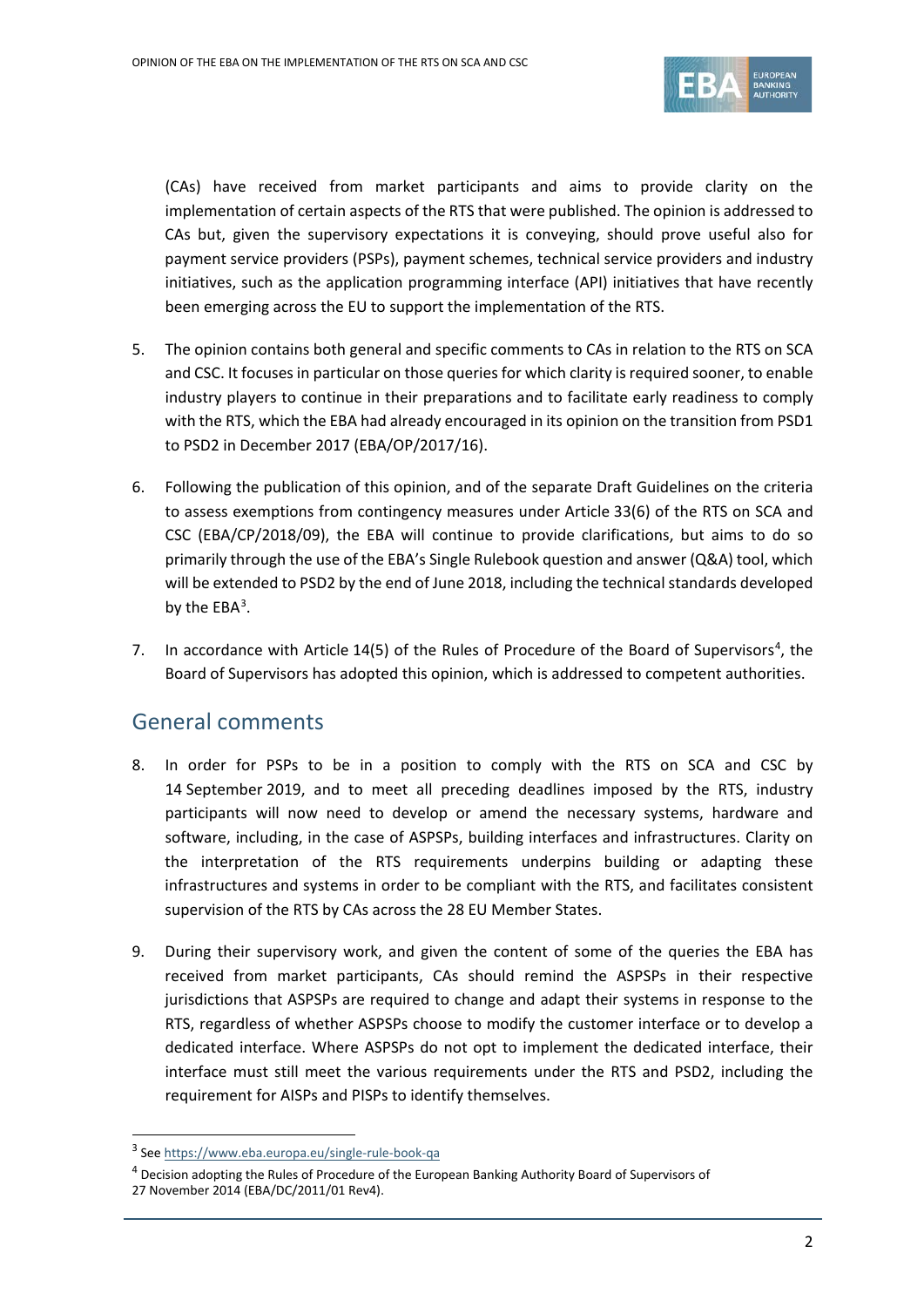

- 10. Where ASPSPs choose to develop dedicated interfaces, this will require time, including the 6- month period laid down in the RTS<sup>[5](#page-2-0)</sup> for other providers to be able to test the interface. In order to facilitate those developments, and to aim for consistency and a degree of standardisation in the industry, many initiatives have emerged across the EU to develop common functional and technical API specifications that provide assistance and some sort of toolbox for ASPSPs to use when developing their dedicated interfaces. This opinion may serve as a useful orientation for these initiatives when designing their standards in order to ensure that individual APIs created, based on these initiatives, are compliant with these requirements.
- 11. Chronologically, these toolboxes need to be available first for ASPSPs to be able to use them. ASPSPs will then need sufficient time for the testing and use of the individually implemented dedicated interface before the RTS apply, and for national CAs to review the interfaces and make a decision on whether or not the ASPSP should benefit from the exemption from the fallback under Article 33(6) of the RTS and the related EBA guidelines.
- 12. As part of its support for the development of such initiatives, and to facilitate convergence, consistency and standardisation across Europe, the EBA is of the view that, at a general level, the dedicated interface should ensure that the ASPSP developing the platform, as well as cardbased payment instrument issuers (CBPIIs), AISPs and PISPs (which include credit institutions, PIs and EMIs that may wish to provide account information and/or payment initiation services) can comply with all their obligations under the RTS and PSD2. These obligations include, but are not limited to, the list contained in Table 1.

| Requirement                                                                        | <b>Article</b>                       |  |
|------------------------------------------------------------------------------------|--------------------------------------|--|
| Enabling CBPIIs, AISPs and PISPs to access the necessary data from payment         | Articles 65, 66 and 67 PSD2          |  |
| accounts accessible online                                                         | Article 30 RTS                       |  |
| Conforming to (widely used) standard(s) of communication issued by                 | Article 30(3) RTS                    |  |
| international or European standardisation organisations                            |                                      |  |
| Allowing the payment service user (PSU) to authorise and consent to a payment      | Article 64(2) PSD2                   |  |
| transaction via a PISP                                                             | Article $30(1)(c)$ RTS               |  |
| Enabling PISPs and AISPs to ensure that, when they transmit the personalised       | Articles $66(3)(b)$ and $67(2)(b)$   |  |
| security credentials issued by the ASPSP, they do so through safe and efficient    | PSD <sub>2</sub>                     |  |
| channels                                                                           |                                      |  |
| Enabling the identification of the AISP/PISP/CBPII and supporting eIDAS            | Articles $65(2)(c)$ , $66(2)(d)$ and |  |
| certificates                                                                       | 67(2)(c) PSD2                        |  |
|                                                                                    | Articles $30(1)(a)$ and 34 RTS       |  |
| Allowing 90-day reauthentication for AISPs                                         | Article $10(2)(b)$ RTS               |  |
| Enabling the ASPSPs and AISPs to count the number of access requests during a      | Article 36(5) RTS                    |  |
| given period                                                                       |                                      |  |
| Allowing a change control process                                                  | Article 30(4) RTS                    |  |
| Allowing the possibility of cancelling an initiated transaction in accordance with | Articles 64(2), 80(2) and 80(4)      |  |
| PSD2, including recurring transactions                                             | PSD <sub>2</sub>                     |  |
| Allowing error messages explaining the reason for the unexpected event or error    | Article 36(2) RTS                    |  |
| Supporting access via technology service providers on behalf of authorised actors  | Article 19(6) PSD2                   |  |

*Table 1. Main requirements for dedicated interfaces and API initiatives*

 $\overline{a}$ 

<span id="page-2-0"></span><sup>&</sup>lt;sup>5</sup> Note that the EBA is of the view that the 3-month 'widely used' period referred to in Article 33(6)(c) of the RTS on SCA and CSC may be included in this 6-month period.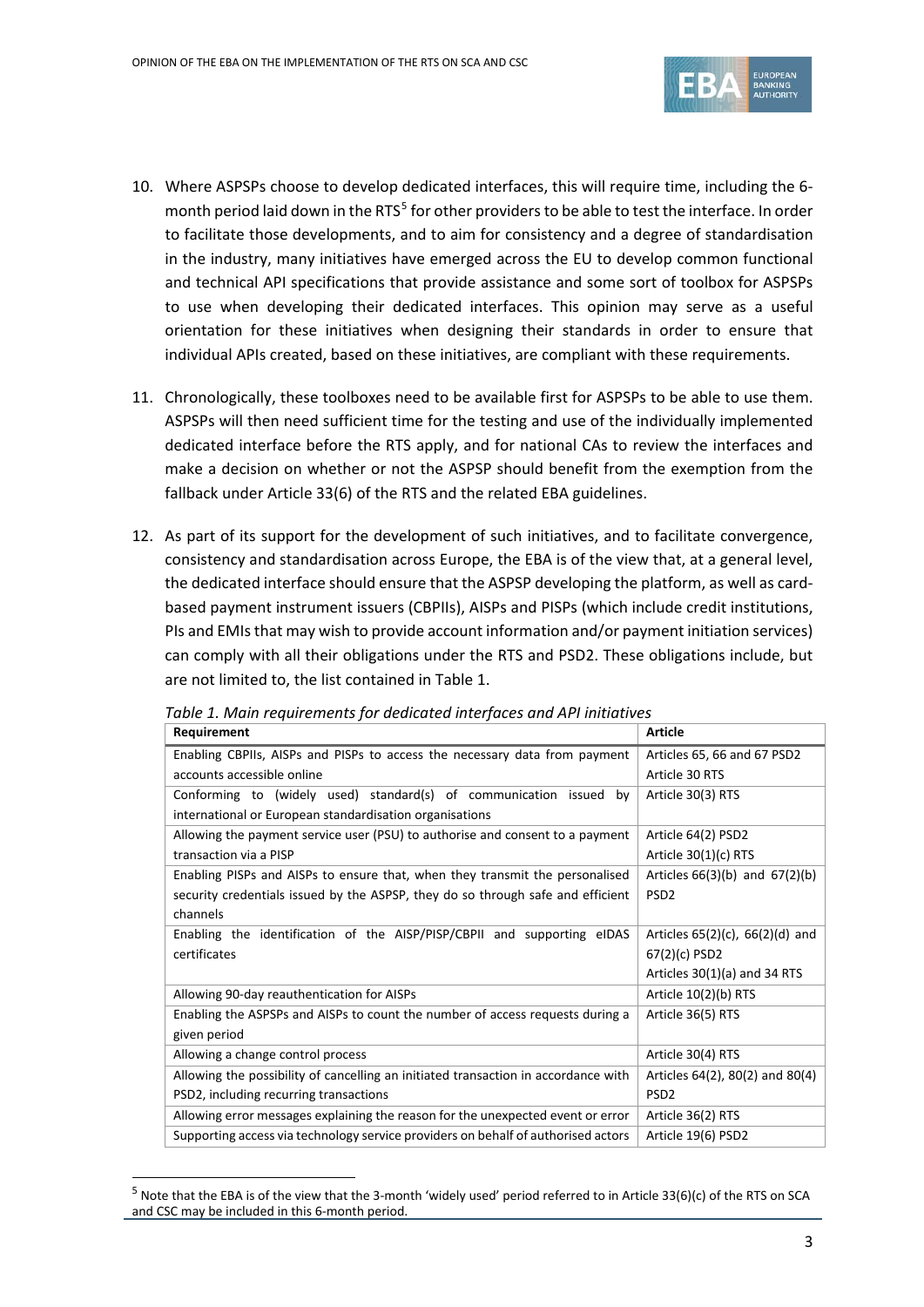

| Allowing AISPs and PISPs to rely on all authentication procedures issued by the     | Article 97(5) PSD2                  |  |
|-------------------------------------------------------------------------------------|-------------------------------------|--|
| ASPSP to its customers                                                              | Article 30(2) RTS                   |  |
| Enabling the AISP to access the same information as is accessible to the individual | Article 67(2)(d) PSD2               |  |
| consumer and corporates in relation to their designated payment accounts and        | Articles $30(1)(b)$ and $36(1)(a)$  |  |
| associated payment transactions                                                     | <b>RTS</b>                          |  |
| Enabling the ASPSP to send, upon request, an immediate yes/no confirmation to       | Article $36(1)(c)$ RTS              |  |
| the PSP (PISP and CBPII) on whether or not there are funds available                |                                     |  |
| Enabling dynamic linking to a specific amount and payee, including batch            | Article 97(2) PSD2                  |  |
| payments                                                                            | Article 5 RTS                       |  |
| Enabling the ASPSP to apply the same exemptions from SCA for transactions           | Articles $18(2)(c)(v)$ and<br>(vi), |  |
| initiated by PISPs as when the PSU interacts directly with the ASPSP                | 18(3), 30(2) and 32(3) RTS          |  |
| Enabling SCA composed of two different elements                                     | Article 4 RTS                       |  |
| Enabling a secure data exchange between the ASPSP and the PISP, AISP and CBPII,     | Articles 28 and 35 RTS              |  |
| mitigating the risk of any misdirection of communication to other parties           |                                     |  |
| Ensuring security at transport and application levels                               | Article 97(3) PSD2                  |  |
|                                                                                     | Articles 30(2)(c) and 35 RTS        |  |
| Supporting the needs to mitigate the risk of fraud, have reliable and auditable     | Article 97(3) PSD2                  |  |
| exchanges and enable providers to monitor payment transactions                      | Articles 3, 22 and 35 RTS           |  |
| Allowing traceability                                                               | Article 29 RTS                      |  |
| Allowing the ASPSP's dedicated interface to provide at least the same availability  | Article 32 RTS                      |  |
| and performance as the user interface                                               |                                     |  |

- 13. It is the EBA's view, after discussing it with the Commission, that, where AIS or PIS are provided to a payment service user (PSU) following a contract that has been signed by both parties, ASPSPs do not have to check consent. It suffices that AISPs and PISPs can rely on the authentication procedures provided by the ASPSPs to the PSU, when it comes to the expression of explicit consent.
- 14. The EBA also notes that regulated entities as well as other market participants that provide services to, or underpin the functioning of, payment services, such as payment schemes and technical service providers, are seeking clarification in a number of areas, and in particular with regard to SCA and the exemptions from SCA.

## Specific comments

- 15. These specific comments refer to some of the requirements in the RTS, with the aim of providing clarity to CAs so that they can ensure that the PSPs they supervise implement the RTS in a way that is compliant with both the RTS and the underlying provisions in the Directive.
- 16. The EBA has identified the following specific areas as requiring clarity: the data that AISPs and PISPs can access, limitations to the frequency of access, methods of access, the application of SCA and the exemptions from it, and the method(s) of carrying out SCA.

## **The scope of data and four-times-daily limit**

17. A number of existing AISPs, PISPs and ASPSPs (when providing AIS and/or PIS) are accustomed to accessing a large range of data through the use of what is commonly referred to as 'screen scraping'. For PISPs, this is particularly important if the ASPSP executing the payment does not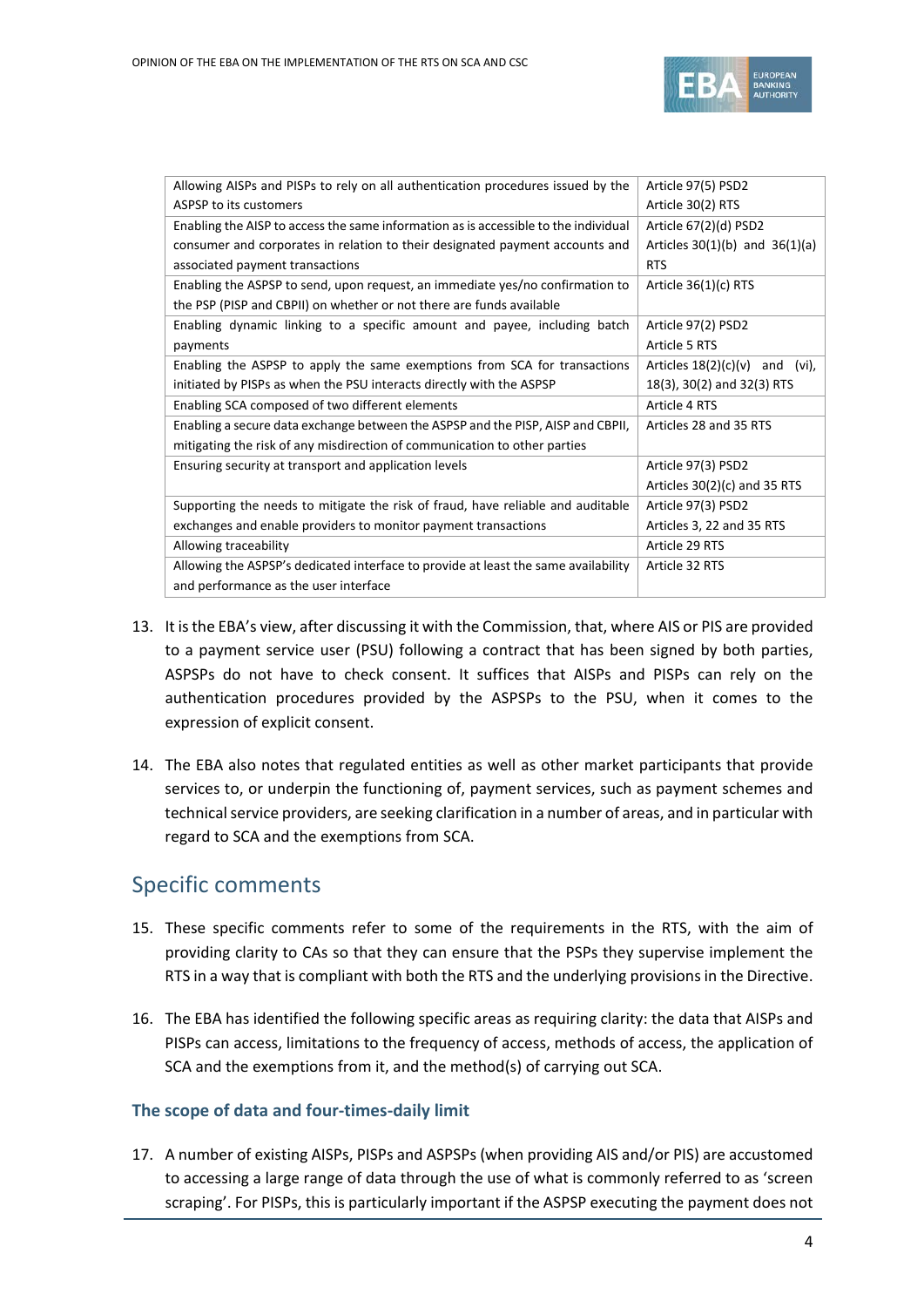

have any real-time booking system (i.e. a booking system immediately reflecting any movements on the account), as they seek confirmation from the ASPSP that the payment they are initiating will be executed.

- 18. With regard to AISPs, in practical terms, they tend to access different types of data including but not exclusively limited to data derived from payment accounts. Under Article 67(2)(d) PSD2, AISPs 'access only the information from designated payment accounts and associated payment transactions'. The RTS, in Article 36(1)(a), specify that AISPs have access to the same data as customers would be able to access in relation to their designated payment accounts and associated payment transactions using their web interface or mobile (or tablet) app, provided that this information does not include sensitive payment data. PSD2 is silent on access to other types of information than the information from payment accounts (and associated transactions).
- 19. The data that payment account holders themselves can see, at present and also once the RTS apply, are likely to comprise a core set of data that is common across most providers but there may be variation between them. This means that the data AISPs may access may vary depending on the ASPSP where the payment account is held.
- 20. The extent and scope of data may also vary depending on the channel used by the customer (and in particular between web interface and mobile (or tablet) app). The EBA clarifies that the AISPs can access the maximum amount of data available to PSUs with regard to their payment account(s) held with a specific ASPSP regardless of the electronic channel (e.g. mobile application or web) used to access it. In other words, if there are more data available through a computer connection online than through a mobile app, the AISP is able to access via the interface data available on the computer online regardless of the channel used by the PSU to access the AISP.
- 21. With regard to PISPs, Article 66(3)(f) and (g) of PSD2 state that the PISP shall 'not request from the payment service user any data other than those necessary to provide the payment initiation service' and shall 'not use, access or store any data for purposes other than for the provision of the payment initiation service as explicitly requested by the payer', while Article 66(4)(b) states that the ASPSP shall 'provide or make available all information on the initiation of the payment transaction and all information accessible to the account servicing payment service provider regarding the execution of the payment transaction to the payment initiation service provider'.
- 22. Furthermore, Article 36(1)(b) of the RTS states that ASPSPs shall provide PISPs 'with the same information on the initiation and execution of the payment transaction provided or made available to the payment service user'. In addition, Article 36(1)(c) of the RTS requires ASPSPs to provide immediate confirmation of whether or not there are funds available at the provider's request, in a 'yes or no' format. The EBA wishes to clarify that Article 36(1)(c) applies to PSPs including CBPIIs and PISPs, rather than solely CBPIIs.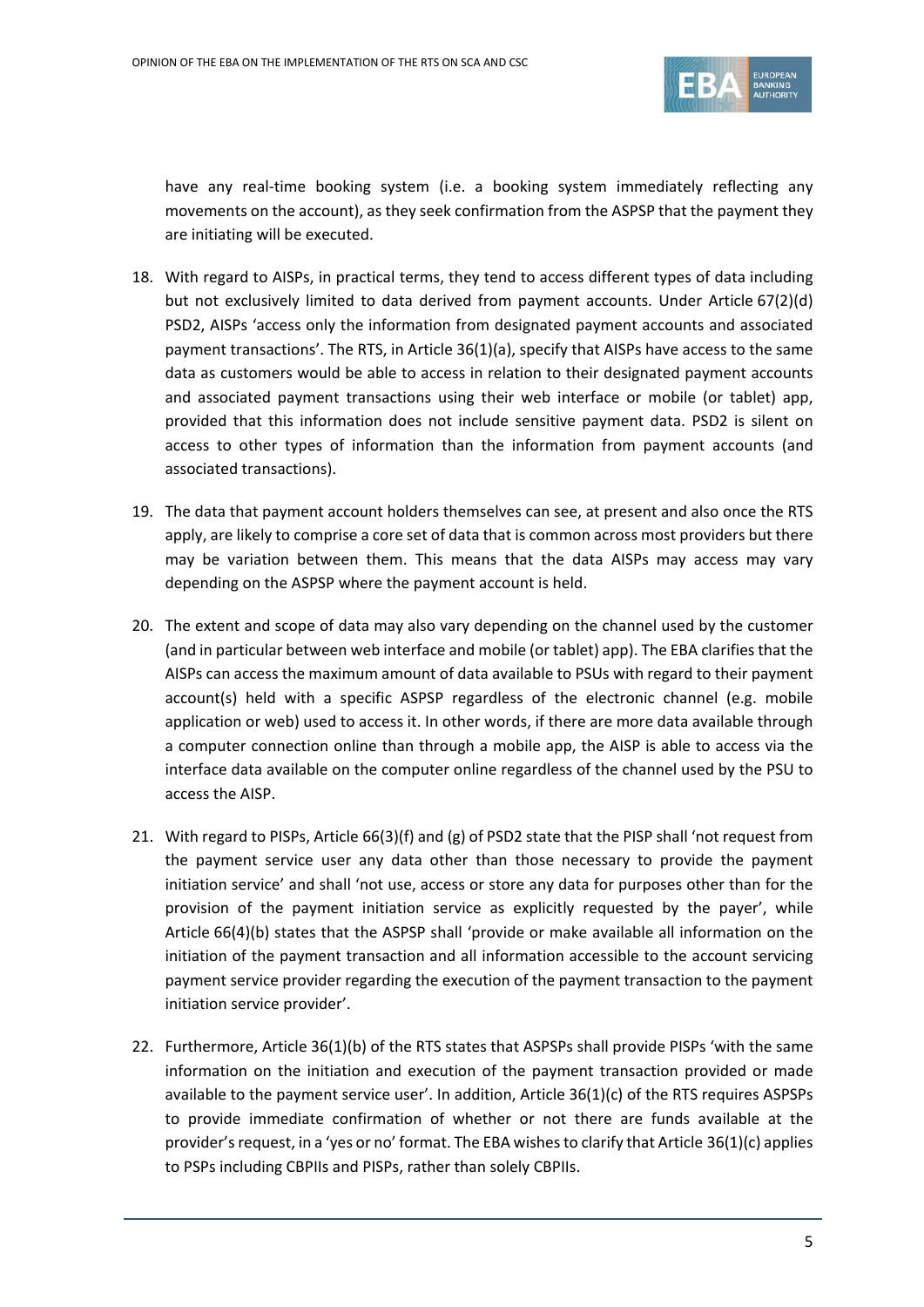

- 23. The EBA would also like to clarify that the combination of Article 36(1)(b) and (c) establishes legally binding requirements that are aimed at ensuring that the provider initiating a payment hasthe information it needs to initiate a payment as requested by the PSU. The yes/no answer will help the PISP to manage the risk it may face if, following the initiation of the payment, it transpires that the payment cannot be executed. It may not be possible to assess this risk with only the information received under Article 36(1)(b) of the RTS.
- 24. Neither PSD2 nor the RTS make any distinction between payments processed through realtime booking or through delayed (or batch) booking. However, in practical terms, PISPs may have a particular interest in seeking reassurance as to the likelihood that the payment will be executed in the latter case, given that in the absence of a real-time booking system there might be more uncertainty on the status of the initiated transaction.
- 25. In this context, the EBA considers that the ASPSP, in determining whether to give a yes or no response to the request for confirmation required under Article 36(1)(c), needs to determine whether or not there are funds available taking into account not only the balance available but also any overdraft and also any other data that the ASPSP uses to determine whether or not to execute a payment of one of its own customers, for instance any incoming/outgoing payments that will affect the balance or overdraft.
- 26. In the event that the ASPSP does not have a system that enables it to adequately respond to the confirmation request sent by the provider initiating the payment, then the ASPSP should give PISPs the possibility of accessing the necessary data themselves, so as to allow them to make their own judgements on the sufficient availability of funds.
- 27. Additionally, the EBA clarifies that the scope of data to be shared with AISPs and PISPs by the ASPSP under PSD2 and the RTS on SCA and CSC does not include the PSU's identity (e.g. address, date of birth, social security number) given that those are not data that are necessary or requested to initiate a payment or access account information under PSD2.
- 28. The EBA also notes that Article 36(5)(b) RTS limits the AISP's access to payment account data without the customer being directly involved to four times a day. A PSU will not be directly involved if it is not in a session at the time of the request, i.e. not actively viewing the data or executing an action to refresh the data to be displayed. An ASPSP may contractually agree with the AISP that the AISP can access the account without the customer's involvement at 'a higher frequency', or for the ASPSP to push information to the AISP, 'with the payment service user's consent'.
- 29. Given that PSD2 does not limit the types of payment transactions a PISP is allowed to offer, and given the provisions in Articles 4(15) and 66(1) of PSD2 in particular, the EBA would like to clarify that a PISP has the right to initiate the same transactions that the ASPSP offers to its own PSUs, such as instant payments, batch payments, international payments, recurring transactions, payments set by national schemes and future-dated payments.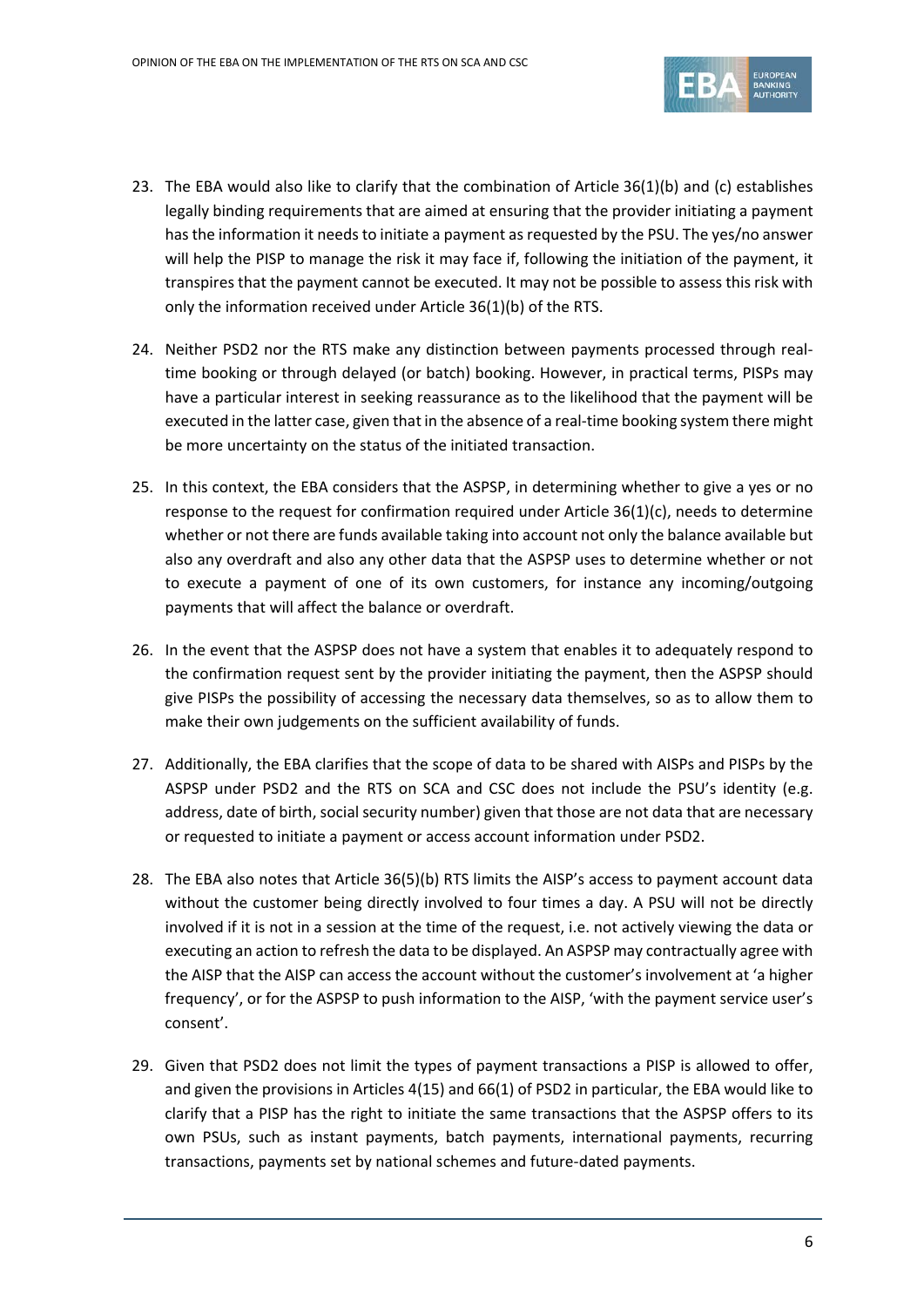

#### **The application of SCA**

- 30. One of the fundamental changes introduced by PSD2 is to formalise payment security requirements in national law.
- 31. While SCA has in practice been applied in a number of EU Member States, including through the EBA guidelines on the security of internet payments under PSD1 (EBA/GL/2014/12\_Rev1)<sup>[6](#page-6-0)</sup>, which continue to apply until the RTS on SCA and CSC under PSD2 apply from 14 September 2019 onwards, a number of Member States have not yet applied those requirements and, in those that have, the scope has often been more limited, given that the EBA guidelines applied only to online payments. This means that the requirement under PSD2 for all payment service providers to apply SCA when initiating or executing (acquiring in the context of card payments) electronic payment transactions will require changes, especially when taking the evolution of technology into account.

#### **SCA and two-factor authentication**

- 32. As explained in the final report on the draft RTS published in February 2017, the EBA's view, after discussing it with the European Commission, is that SCA applies to all payment transactions initiated by a payer, including to card payment transactions that are initiated through the payee within the EEA and apply only on a best-effort basis for cross-border transactions with one leg out of the EEA. In such a case, the liability regime stated by Article 74(2) PSD2 applies.
- 33. SCA is defined in PSD2 as 'an authentication based on the use of two or more elements categorised as knowledge (something only the user knows), possession (something only the user possesses) and inherence (something the user is) that are independent' and that 'protect[s] the confidentiality of the authentication data'. Articles 6 to 9 of the RTS provide further detail and requirements. The EBA considers that the two factors need to belong to two different categories.
- 34. Payment service providers therefore need to devise an authentication method that uses two elements from two different categories, for instance one element categorised as knowledge (such as a password) and one as inherence (such as fingerprints). An element based on inherence is typically based on biometrics (including behavioural biometrics), provided they comply with the requirements under Article 8 of the RTS.
- 35. Given that knowledge is defined as 'something only the user knows', the card number with CVV and expiry date printed on the card cannot be considered a knowledge element. This is also the case for a user ID. For a device to be considered possession, there needs to be a reliable means to confirm possession through the generation or receipt of a dynamic validation element on the device.

 $\overline{a}$ 

<sup>6</sup> [https://www.eba.europa.eu/documents/10180/934179/EBA-GL-2014-](https://www.eba.europa.eu/documents/10180/934179/EBA-GL-2014-12+%28Guidelines+on+the+security+of+internet+payments%29.pdf/f27bf266-580a-4ad0-aaec-59ce52286af0)

<span id="page-6-0"></span>[<sup>12+%28</sup>Guidelines+on+the+security+of+internet+payments%29.pdf/f27bf266-580a-4ad0-aaec-59ce52286af0](https://www.eba.europa.eu/documents/10180/934179/EBA-GL-2014-12+%28Guidelines+on+the+security+of+internet+payments%29.pdf/f27bf266-580a-4ad0-aaec-59ce52286af0)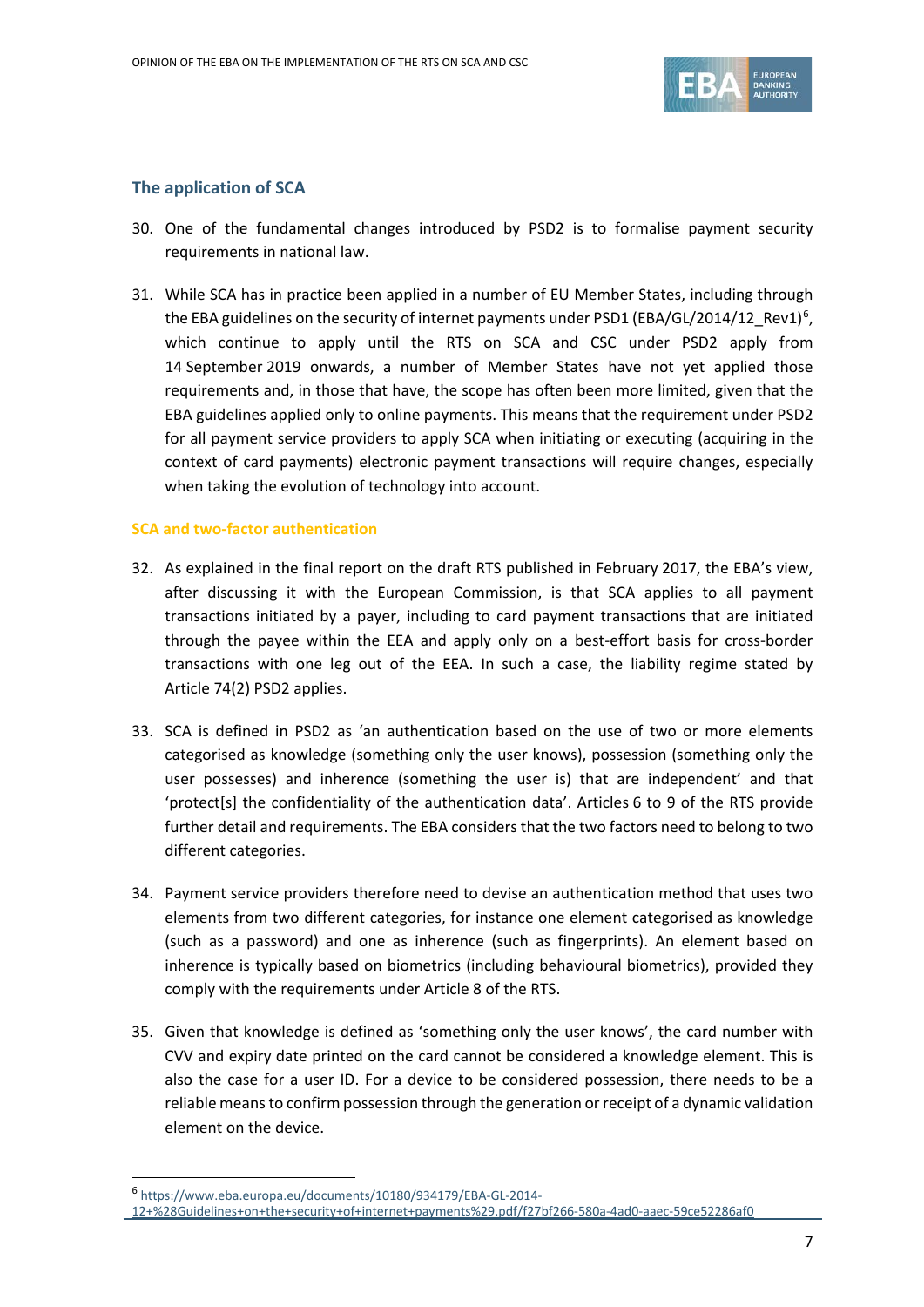

36. SCA has to be applied to access to payment account information and to every payment initiation, including within a session in which SCA was performed to access the account data, unless an exemption under the RTS applies.

#### **Who can apply SCA and who can decide?**

- 37. Article 97(5) of PSD2 states that the ASPSP shall allow PISPs and AISPs to rely on the authentication procedures provided to its PSUs and Article 67(2)(b) states that the security credentials are accessible to the AISPs and PISPs. Recital 30 of PSD2 also states that 'The personalised security credentials used for secure customer authentication by the payment service user or by the payment initiation service provider are usually those issued by the account servicing payment service providers'.
- 38. The articles mentioned above are to be read in conjunction with one another, which means that the PSP applying SCA is the PSP that issues the personalised security credentials. It is consequently also the same provider that decides whether or not to apply an exemption in the context of AIS and PIS. The ASPSP may, however, choose to contract with other providers such as wallet providers or PISPs and AISPs for them to conduct SCA on the ASPSP's behalf and determine the liability between them. The EBA also notes that a number of governmental (national) agreements on universal sets of personalised security credentials that can be used by PSUs with multiple PSPs already exist in some Member States.
- 39. The EBA notes that PISPs and AISPs sometimes wish to issue their own credentials for accessing their own platform (e.g. app or online website) and may therefore also wish to decide whether or not to perform authentication procedures for accessing this platform. However, only the ASPSP can apply SCA or decide whether or not an exemption applies to a PSU's payment account in the context of AIS and PIS. For instance, only the ASPSP can decide whether or not to apply the transaction risk analysis exemption under Article 18 of the RTS. The PISP may have access to the list created and/or amended by the PSU in the ASPSP's domain but the decision whether or not to apply the exemption remains with the ASPSP.

#### **Exemptions from the SCA requirement**

40. With regard to the use of the exemptions under Articles 10 to 18 of the RTS on SCA and CSC, the EBA hereby clarifies that payees can never decide whether or not to use an exemption. Table 2 provides an overview of whether or the payer's PSP (issuer) and the payee's PSP (acquirer) can decide on each of the exemptions set out under Articles 10 to 18.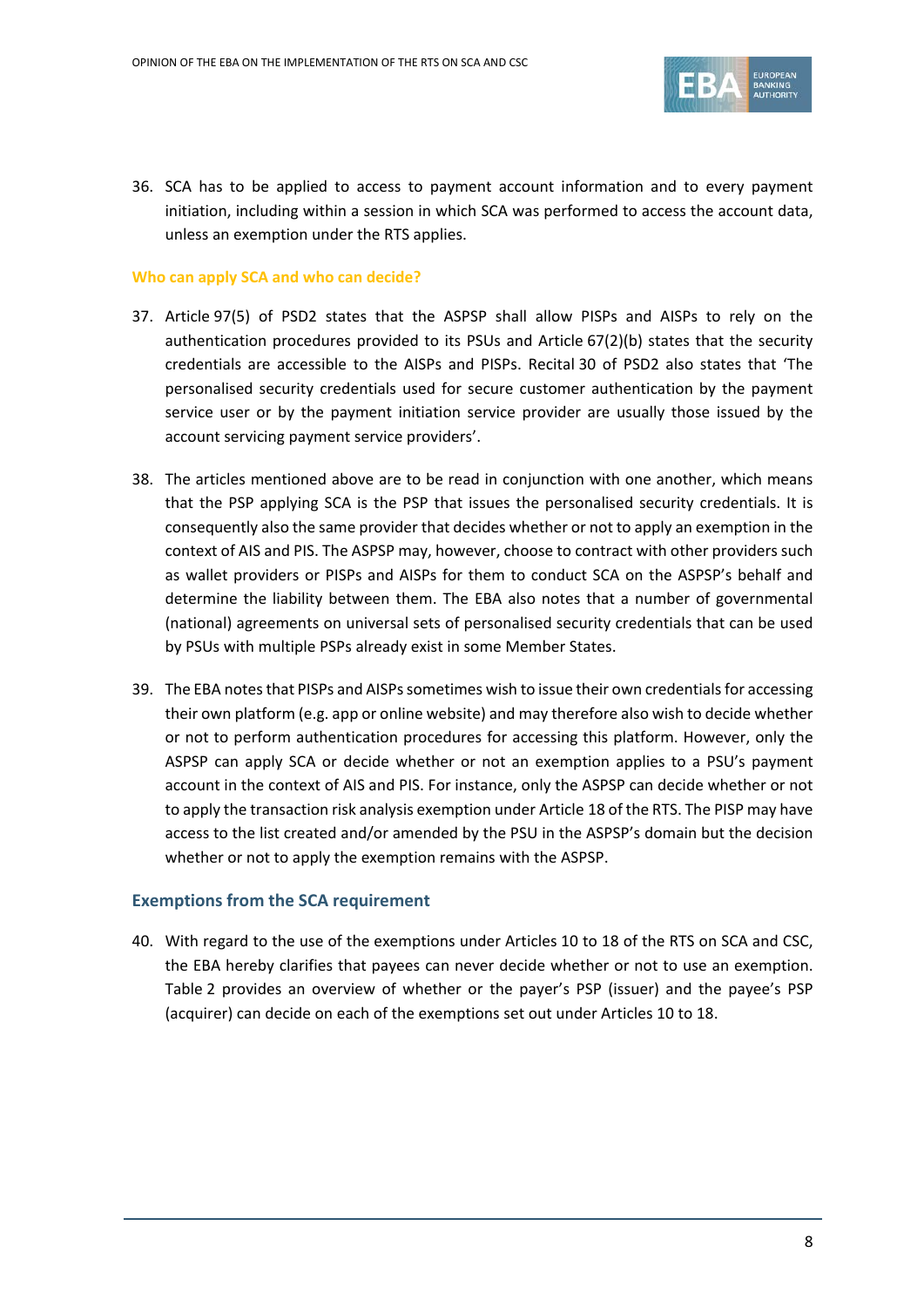

| <b>RTS</b> article | <b>Exemption</b>                                 | Payer's<br><b>PSP</b> | Payee's PSP             |       |
|--------------------|--------------------------------------------------|-----------------------|-------------------------|-------|
|                    |                                                  |                       | <b>Credit transfers</b> | Cards |
| Access to          | Access to payment account information            | Yes                   | N/A                     | N/A   |
| information        |                                                  |                       |                         |       |
| Article 11         | Contactless payments at POS                      | Yes                   | No                      | Yes*  |
| Article 12         | Unattended terminal for transport and parking    | Yes                   | No                      | Yes*  |
| Article 13         | <b>Trusted beneficiaries</b>                     | Yes                   | No                      | No    |
| Article 14         | Recurring transactions                           | Yes                   | No                      | Yes*  |
| Article 15         | Credit transfers to self                         | Yes                   | No                      | N/A   |
| Article 16         | Low-value transactions                           | Yes                   | No                      | Yes*  |
| Article 17         | Secure corporate payment processes and protocols | Yes                   | No                      | N/A   |
| Article 18         | Transaction risk analysis                        | Yes                   | No                      | Yes*  |

*Table 2. Summary table on who may apply an exemption*

\*The payer's PSP always makes the ultimate decision on whether or not to accept or apply an exemption; the payer's PSP may wish to revert to applying SCA to execute the transaction if technically feasible or decline the initiation of the transaction.

- 41. The exemption in Article 10 relates to access to data in general. The other provisions relate to exemptions from SCA in relation to payment transactions. The exemptions in relation to payment transactions are separate and independent from one another, and only one exemption needs to be applied for any given transaction, even if the given transaction could qualify for more than one exemption.
- 42. This means that for the purpose of Article 11 or 16, for example, the limit of five transactions needs to be calculated not on the basis of all transactions where the exemption could have been applied but on the basis of transactions where the particular exemption was applied.
- 43. On a separate note, a number of market participants have expressed confusion with regard to the two cumulative limits set in Articles 11 and 16 of the RTS and in particular whether or not both the limit based on the number of transactions (five) and the limit based on the monetary amount (EUR 150 and EUR 100 respectively) shall be met, following a number of drafting iterations of the RTS. The EBA hereby clarifies that the cumulative limit is either the limit based on the number of transactions or the monetary amount (but not both). This means that it may be preferable for PSPs to decide at the outset which cumulative limit they use (rather than on a transaction-by-transaction basis), as it may otherwise be confusing for consumers. They should also ensure that their systems and other technical solutions used to provide a particular service cater for this possibility.
- 44. Article 10 of the RTS on SCA and CSC provides an exemption from SCA when a PSU or AISP accesses limited payment account information (namely the balance or data on the last 90 days of payment transactions) for a period of 90 days after the first initial access using SCA. The 90 day period is specific to each AISP and is also separate from the 90-day period for the PSU directly accessing its account information. When the period of 90 days has lapsed, the exemption no longer applies and SCA needs to be performed again for the new 90-day period to start. The ASPSP can reset the 90-day counter whenever SCA is applied, regardless of the channel (e.g. web browser or app) the PSU uses to access its account. Making a payment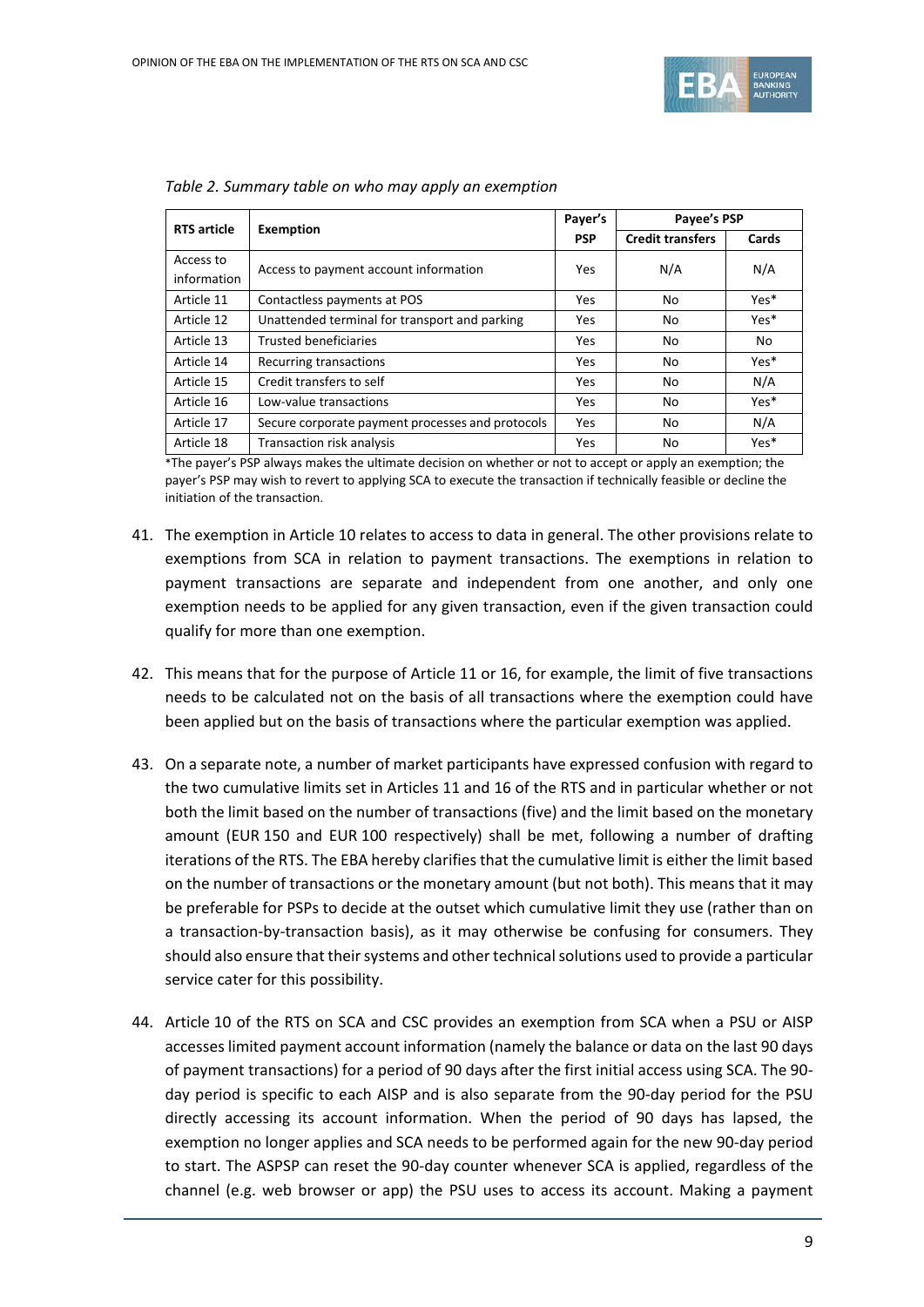

directly or via payment initiation and performing SCA will not restart the 90-day counter for the purpose of Article 10. Providers, as well as API initiatives where applicable, need to accommodate a counter for these 90 days; alternatively a response code indicating that the 90-day limit has been exceeded could be put in place.

- 45. With regard to the exemption on trusted beneficiaries (Article 13), the EBA clarifies that the exemption is not limited to credit transfers and may apply to cards through the payer's PSP, upon the payer's confirmation. The EBA also clarifies that the payee's PSP cannot apply this exemption and that a payee could not have such a list for the purpose of the exemption (e.g. cards on file), as illustrated in Table 2 above.
- 46. Article 18 allows a PSP not to use SCA in the case of low-risk transactions where transaction risk analysis has been used, provided that the fraud rate is below a given threshold defined in Article 19(1)(2) of the RTS and Annex A of the RTS. Article 19(1), second paragraph, of the RTS states that the fraud rate 'shall be calculated as the total value of unauthorised or fraudulent remote transactions'. The EBA clarifies that the fraud rate includes not only unauthorised transactions but also fraudulent transactions resulting from the manipulation of the payer as proposed to be defined in the Consultation Paper on the EBA Guidelines on fraud reporting (EBA-CP-201[7](#page-9-0)-13), which the EBA will be finalising in summer 2018<sup>7</sup>. In the case of transactions processed by more than one PSP (e.g. card transactions), the EBA would also like to clarify that the fraudulent transactions included in the calculation for a given PSP's fraud rate should be based on (i) the unauthorised transactions for which the given PSP has borne liability, as determined in accordance with Article 74 of PSD2, and (ii) other fraudulent transactions which have not been prevented by that PSP.
- 47. The fraud rate as defined in Annex A of the RTS is calculated for all credit transfer transactions and all card payment transactions and cannot be defined per individual payee (e.g. merchant) or per channel (whether app or web interface). The fraud rate that determines whether or not a PSP qualifies for the SCA exemption cannot be calculated for specific merchants only, i.e. where the payer wants to make a payment to a specific merchant and this specific merchant has a fraud risk that is below the threshold. While the payee's PSP (acquirer) may contractually agree to 'outsource' its transaction risk analysis monitoring to a given merchant, or allow only certain predefined merchants to benefit from that PSP's exemption (based on a contractually agreed low fraud rate), the fraud rate making a given PSP eligible for an exemption under Article 18 would still need to be calculated on the basis of the payee PSP's executed or acquired transactions, rather than on the merchant's transactions.

## **Method(s) of carrying out SCA**

 $\overline{a}$ 

48. There would appear to currently be three main ways or methods of carrying out the authentication procedure of the PSU through a dedicated interface, and APIs in particular, namely redirection, embedded approaches and decoupled approaches (or a combination

<span id="page-9-0"></span><sup>7</sup> [http://www.eba.europa.eu/regulation-and-policy/payment-services-and-electronic-money/guidelines-on-fraud](http://www.eba.europa.eu/regulation-and-policy/payment-services-and-electronic-money/guidelines-on-fraud-reporting-under-psd2)[reporting-under-psd2](http://www.eba.europa.eu/regulation-and-policy/payment-services-and-electronic-money/guidelines-on-fraud-reporting-under-psd2)